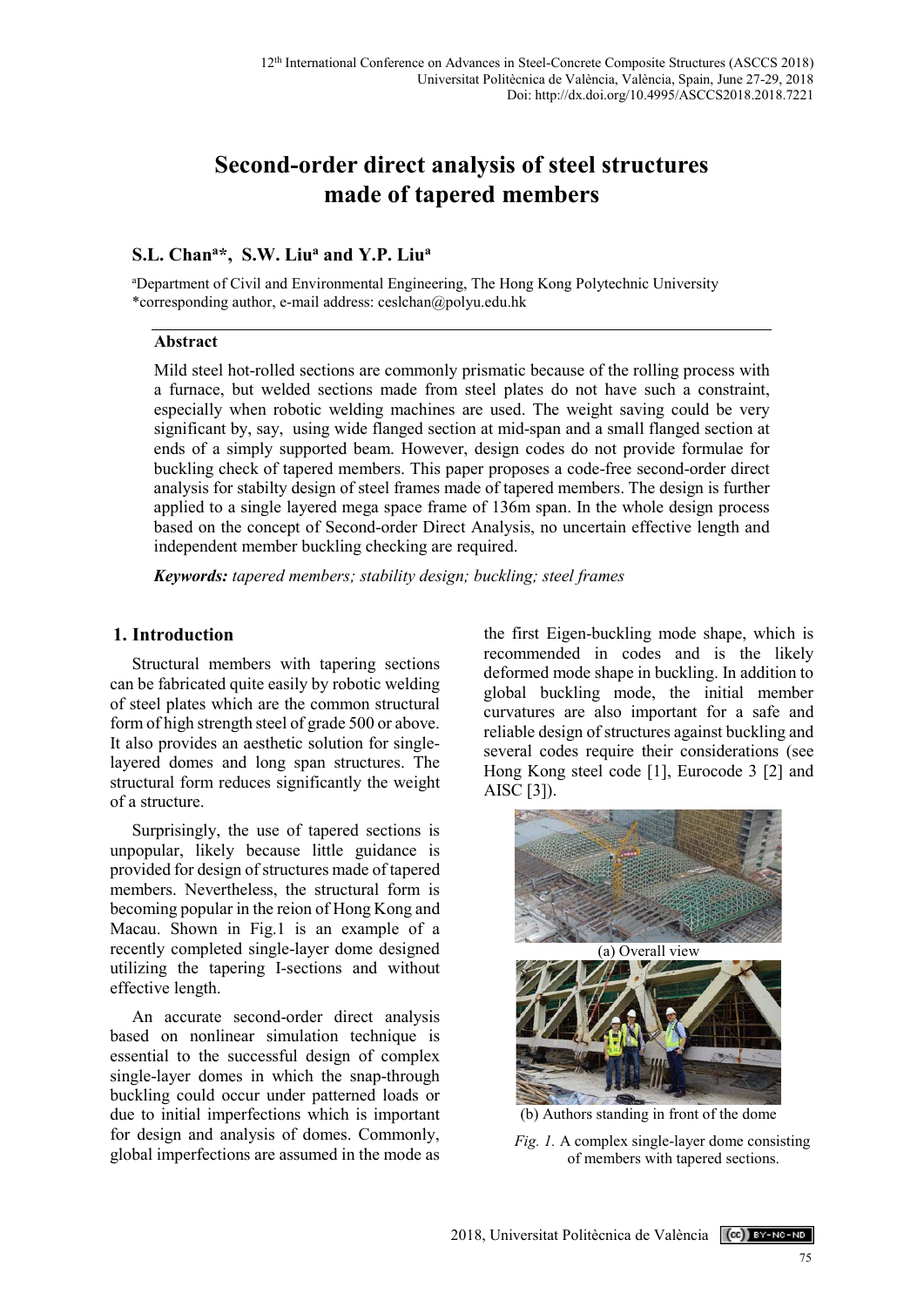The computer model using one element per member not only increases the numerical efficiency, but also removes the difficulty in modeling the member initial imperfections. Therefore, an advanced and robust element for large deflection and simulation of the initial curvature is crucial. Gu and Chan [4] developed the stability function element with the explicit consideration of member imperfections, and it is a closed-form solution and suitable for simulating the extremely slender members. Recently, Liu et al [5, 6] derived the curved Arbitrarily-Located-Hinge (ALH) element with an objective to capture the highly inelastic behaviors along the member length. The element tapering ALH is adopted here and used to design a practical structure which seems to be new and original in structural design technology.



*Fig. 2.* Stepped elements representation method.

A tapering I-sections member is shown in Fig.2. To model the member with tapering sections, two methods are usually adopted as the approximated stepped elements and the tapering element approaches. The approximated stepped element method (ASEM) assumes the distribution of flexural rigidity along the member length as linear, parabolic or cubic in analysis and assigned manually and the errors can be large when using improper assumptions. This method is tedious and requires division of a member into many elements else the deflections and stiffness can be wrongly estimated. The other modeling approach is the exact tapering element method (ETEM) as shown in Fig.3. However, this method requires more element formulation efforts but reduces the computer efforts significantly. When using ASEM, at least twenty elements are required when using this technique for an accurate simulation. In the present study, the ETEM is used and an exact analytical approach by explicit modeling of the non-prismatic members by the tapering stiffness factors is proposed.

In addition to element formulation, a kinematic method is required to describe the motion and large deflection of a deforming element. The incremental tangent stiffness method proposed by Chan [7] is used and the equilibrium is established on the last configuration in the incremental-iterative procedure. This method is tested to be efficient and reliable. (see Chan [8, 9], Zhou and Chan [10].

## **2. Assumptions**

In the present study, the following assumptions are adopted. (1) Small strains but large deformations are assumed and handled using the incremental tangent stiffness method; (2) Euler-Bernoulli hypothesis is adopted and the strain distribution along the cross section is linear; (3) Second-order effects including the P- ∆ and P-δ deformations are considered; (4) Loads are conservative and applied on element nodes and (5) Deformations due to the warping, shear and twist actions are not considered but they are supposed to be dealt with by additional checking equations in codes.



(b) Local x-z plan

*Fig. 3.* Forces versus displacements relations of the proposed element.

#### **3. Tapering beam-column element**

In the present study, the curved beam-column element with explicit consideration of the stiffness of tapering I-sections in element formulation is adopted. This element is derived from the arbitrarily-located-hinge (ALH) element proposed by Liu et. al [5, 6]. The features of the proposed element includes: (1) High accuracy for the members with tapering Isections; (2) Member initial imperfection is explicitly considered; (3) Large deformations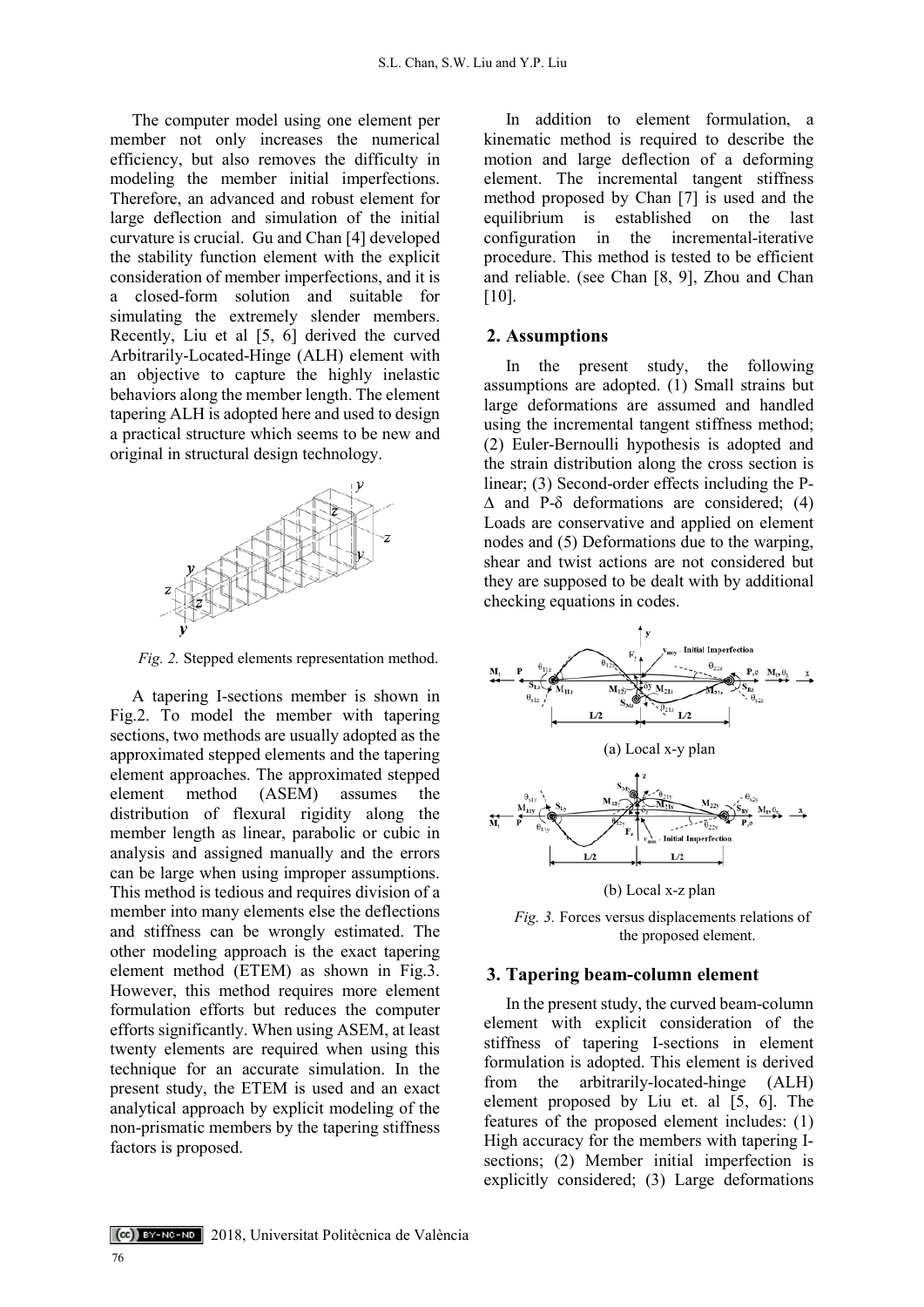due to the existence of internal degree of freedoms are allowed; and (4) Second-order effects due to large deflection and axial compression are considered.

The co-rotational description is used and the member deflections are separated from the nodal translations so the element formulations can be simplified and concise.

Bending moments and axial loads dominate in an analysis. The axial and torsional deformations are relatively small in analysis. Here, the axial and torsional stiffness are calculated by averaging the values at the integration points along the member length, given as:

$$
A = \frac{\sum A_i}{n} \quad \text{and} \quad J = \frac{\sum J_i}{n} \quad (1)
$$

where,  $A$  and  $I$  are the averaged values of the tapered sections; n is the number of the integration points and usually equals to twenty empirically; and Ai and Ji are the section area and the polar moment of inertia at the integration points along member length.

The above simplifications are valid for most structural members in practice. As stated in the assumptions, the consideration of lateraltorsional buckling is required for design of slender beams, which can be achieved by additional checking according to the empirical formulae in codes, e.g. Eurocode 3 [2].

#### **4. Element Shape Functions**

The basic forces versus displacements relations for the three-dimensional element are depicted in Fig. 3. The initial imperfections along two principle axes can be expressed as,

$$
v_{0y} = v_{\text{m0y}} \frac{(L^2 - 4x^2)}{L^2} \tag{2}
$$

$$
v_{0z} = v_{m0z} \frac{(L^2 - 4x^2)}{L^2}
$$
 (3)

where  $v_{0y}$  and  $v_{0z}$  are the lateral displacement functions of an imperfect element along y-axis and z-axis respectively;  $v_{\text{m0y}}$  and vm0z are respectively the amplitudes of initial imperfection at mid-span along y-axis and zaxis;  $L$  is the length of the member; and x is the distance along the element.

The lateral displacement functions for the three-dimensional element are given by,

$$
v_y = \begin{cases} \{N_{11} & N_{12} & N_{13}\} \cdot \{\theta_{11y} & \theta_{12y} & \delta_z\}^T & -L/2 \le x \le 0 \\ \{N_{21} & N_{22} & N_{23}\} \cdot \{\theta_{21y} & \theta_{22y} & \delta_z\}^T \cdot 0 \le x \le L/2 \end{cases} (4)
$$
  

$$
v_z = \begin{cases} \{N_{11} & N_{12} & N_{13}\} \cdot \{\theta_{11z} & \theta_{12z} & \delta_y\}^T & -L/2 \le x \le 0 \\ \{N_{21} & N_{22} & N_{23}\} \cdot \{\theta_{21z} & \theta_{22z} & \delta_y\}^T \cdot 0 \le x \le L/2 \end{cases} (5)
$$

in which,  $v_y$  and  $v_z$  are the lateral displacement functions along y-axis and z-axis respectively;  $\theta_{11y}$ ,  $\theta_{11z}$ ,  $\theta_{22y}$  and  $\theta_{22z}$  are the external rotations at element ends and about two principle axes;  $\theta_{12y}$ ,  $\theta_{12z}$ ,  $\theta_{21y}$  and  $\theta_{21z}$  are the internal lateral deflections and rotations about the two principle axes;  $\delta_y$ ,  $\delta_z$  are the displacements along the two principle axes, and  $N_{11}$ ,  $N_{12}$ ,  $N_{13}$ ,  $N_{21}$ ,  $N_{22}$  and  $N_{23}$  are the shape functions given by:

$$
N_{11} = \frac{2x^2(L+2x)}{L^2} \tag{6}
$$

$$
N_{12} = \frac{x(L + 2x)^2}{L^2} \tag{7}
$$

$$
N_{13} = \frac{(L - 4x)(L + 2x)^2}{L^3} \tag{8}
$$

$$
N_{21} = \frac{(L - 2x)^2 x}{L^2}
$$
 (9)

$$
N_{22} = -\frac{2(L - 2x)x^2}{L^2} \tag{10}
$$

$$
N_{23} = -\frac{(-L - 4x)(L - 2x)^2}{L^3} \tag{11}
$$

For the axial compression and lengthening, the respective displacement function can be conventionally assumed to be linear and the shape function can be determined as,

$$
u = e(\frac{1}{2} + \frac{x}{L})
$$
 (12)

where e is the deformation along with axial force as illustrated in Fig. 3.

Similarly, the twist angle can be expressed by linear interpolation as,

$$
t = \theta_t \left(\frac{1}{2} + \frac{x}{L}\right) \tag{13}
$$

where  $\theta_t$  is the twist angle about the longitudinal x-axis conjugate to the torsional moment.

#### **5. Bowing Effects**

In addition to the axial shortening or lengthening due to axial load, the distance between the two end nodes will be shortened due to curvature and bending moments. This bowing effect can be calculated as,

$$
u_b = \frac{1}{2} \int\limits_L \left( \dot{v_y}^2 + 2v_{0y} \dot{v_y} \right) dx \tag{14}
$$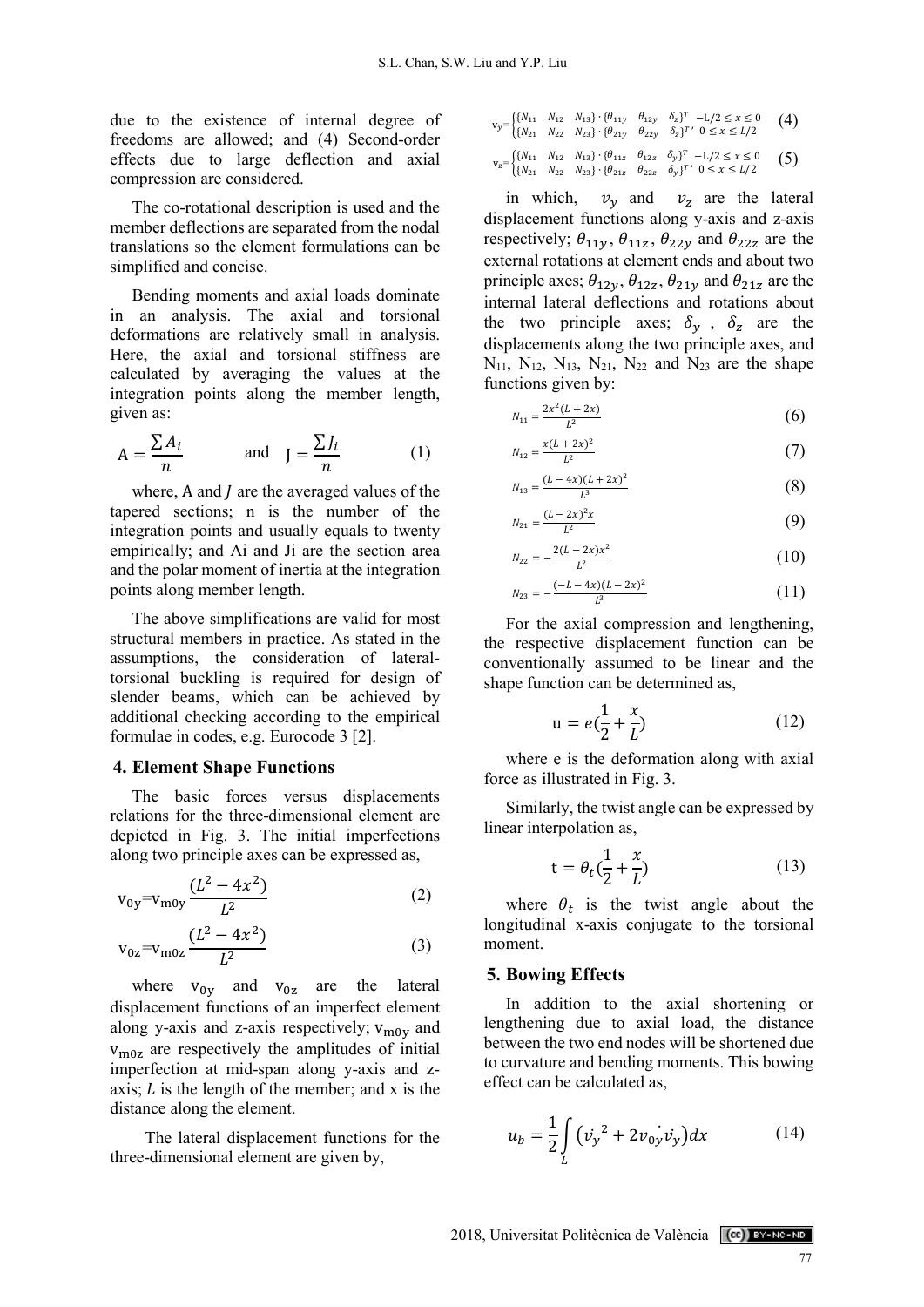$$
+\frac{1}{2}\int\limits_L \big(v_z^2+2v_{0z}v_z\big)dx
$$

#### **6. Total Potential Energy Function**

The secant relations can be formulated by the principle of stationary potential energy, which is required in the force recovery under the incremental-iterative Newton-Raphson type of nonlinear analysis. The total potential energy function  $\Pi$  is given by,

$$
\Pi = U - V \tag{15}
$$

where U is the strain energy and V is the external work done.

The strain energy function with negligence of the shear strain energy can be written as,

$$
U = \frac{1}{2} \int_{L} E A u^{2} dx
$$
  
+  $\frac{1}{2} \int_{L} E I_{y}(x) v_{y}^{2} dx + \frac{1}{2} \int_{L} E I_{z}(x) v_{z}^{2} dx$   
+  $\frac{1}{2} \int_{L} G J t^{2} dx + \frac{1}{2} \int_{L} P (v_{y}^{2} + 2 v_{0y} v_{y}) dx$   
+  $\frac{1}{2} \int_{L} P (v_{z}^{2} + 2 v_{0z} v_{z}) dx + \int_{\theta_{my}} S_{my} d\theta + \int_{\theta_{mx}} S_{mz} d\theta$  (16)

where, EA is the axial stiffness constant; EI<sub>v</sub> and  $EI<sub>z</sub>$  are the flexural stiffness about y- and zaxes respectively; GJ is the torsional stiffness;  $\theta_{m\chi}, \theta_{m\chi}, S_{\text{my}}$  and  $S_{\text{mz}}$  are the hinge rotations and stiffness of the internal plastic hinge at respectively y- and z- axes written as,

$$
\theta_{my} = \theta_{12y} - \theta_{21y} \tag{17}
$$

$$
\theta_{mz} = \theta_{12z} - \theta_{21z} \tag{18}
$$

$$
S_{my} = EI_y \cdot R_{my} \tag{19}
$$

$$
S_{mz} = EI_z \cdot R_{mz} \tag{20}
$$

in which,  $R_{my}$  and  $R_{mz}$  are the hinge stiffness connecting the two sub-elements.

In a design based on the second-order elastic analysis or the approach of first-plastic-hinge analysis, the internal hinge stiffness is set to be infinitely large, which indicates that no plastic strain energy is absorbed. However, an advanced analysis method by introducing the plastic fiber hinge approach proposed by Liu *et. al* [5, 6] to consider the material yielding is discussed in the followings.

In the present study, a rigorous consideration of the flexural stiffness distributions of the tapered I-sections along the member length is introduced and the second moments of inertia about both axes are defined as:

$$
I_{y}(x) = \begin{cases}\n\frac{1}{12} \left[ 2T_{y} \left( B_{u} - \frac{2(B_{u} - B_{u})}{L} x \right) \right] & -L/2 \leq x \leq 1 \\
+ t_{v} \left( D_{u} - 2T_{v} - \frac{2(D_{u} - D_{u})}{L} x \right) & -L/2 \leq x \leq 1 \\
\frac{1}{12} \left[ 2T_{v} \left( B_{u} - \frac{2(B_{u} - B_{u})}{L} x \right) \right] & 0 \leq x \leq L/1\n\end{cases}
$$
\n
$$
\begin{cases}\n\frac{1}{12} \left[ T_{v} \left( D_{u} - 2T_{v} - \frac{2(D_{u} - D_{u})}{L} x \right) \right] & 0 \leq x \leq L/1\n\end{cases}
$$
\n
$$
+ 2T_{v} \left[ B_{u} - \frac{2(B_{v} - B_{u})}{L} x \right] - \frac{T}{2} \left[ -L/2 \leq x \leq 1\n\end{cases}
$$
\n
$$
I_{z}(x) = \begin{cases}\n\frac{1}{2} \left( D_{u} - \frac{2(D_{u} - D_{u})}{L} x \right) - \frac{T}{2} \right] & -L/2 \leq x \leq 1 \\
\frac{1}{2} \left[ D_{u} - 2T_{v} - \frac{2(D_{u} - D_{u})}{L} x \right] & -L/2 \leq x \leq 1\n\end{cases}
$$
\n
$$
+ 2T_{v} \left[ B_{u} - \frac{2(B_{u} - B_{u})}{L} x \right]
$$
\n
$$
\begin{bmatrix}\n\frac{1}{2} \left( D_{u} - \frac{2(D_{u} - D_{u})}{L} x \right) - \frac{T}{2} \right] & 0 \leq x \leq L/2\n\end{bmatrix}
$$

where,  $B_L$  and  $B_R$  are the overall width of the sections at the left and the right ends, respectively;  $D_L$  and  $D_R$  are the overall depth of the sections at the left and the right ends, respectively;  $T_f$  and  $t_w$  are respectively the plate thickness of the flange and the web; and the  $B<sub>m</sub>$ and Dm are calculated as:

$$
B_M = (B_L + B_R)/2 \ D_M = (D_L + D_R)/2 \qquad (23)
$$

The external work done can be expressed as,

$$
V = \sum F_i u_i \tag{24}
$$

#### **7. Tangent stiffness matrix**

In the incremental-iterative numerical procedure, the tangent stiffness is required to be formulated for the prediction of displacement increment due to an incremental load vector. The tangent stiffness matrix can be obtained by the second variation of the total potential energy function as,

$$
\delta^2 \Pi = \frac{\partial^2 \Pi}{\partial u_i \partial u_j} \delta u_i \delta u_j = [\frac{\partial F_i}{\partial u_j} + \frac{\partial F_i}{\partial P} \frac{\partial P}{\partial u_j}] \delta u_i \delta u_j
$$
\nand i, j=1 ~ 12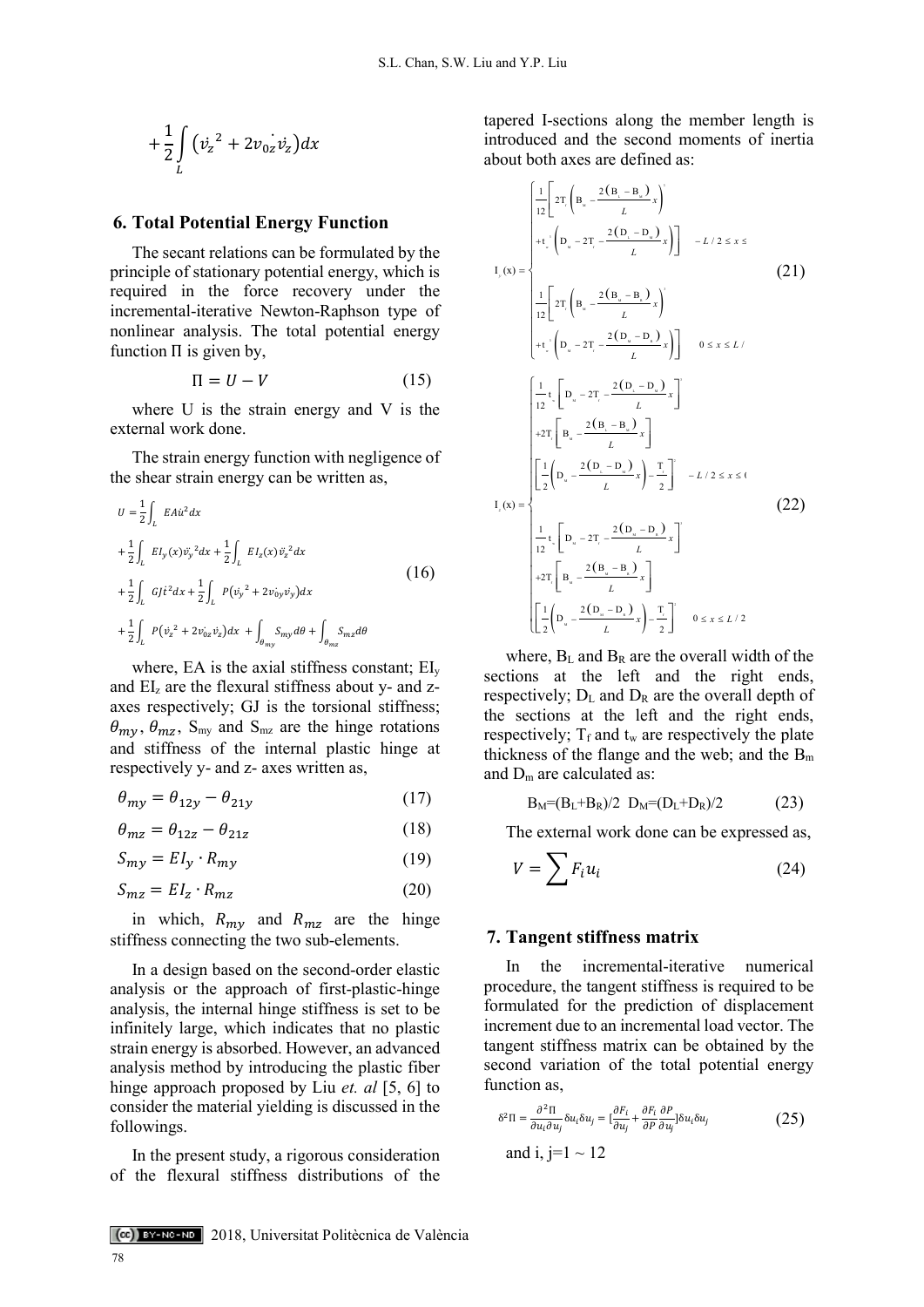where  $F_i$  and  $u_i$  are the force and<br>displacement vectors respectively. Rerespectively. arranging, the tangent stiffness of the element can be written in three components as,

$$
[k_e] = [k_L] + [k_G] + [k_S]
$$
 (26)

in which,  $[k_e]$  is the tangent stiffness of the element;  $[k_L]$  is the linear stiffness matrix as:

|                                     | $\boldsymbol{A}$ | $\boldsymbol{0}$    | $\boldsymbol{0}$                  | $\boldsymbol{0}$             | $\boldsymbol{0}$                    | $\boldsymbol{0}$               | $\boldsymbol{0}$    | $\boldsymbol{0}$                   | $\boldsymbol{0}$    | $\bf{0}$               | $\boldsymbol{0}$    | $\mathbf{0}$     |     |
|-------------------------------------|------------------|---------------------|-----------------------------------|------------------------------|-------------------------------------|--------------------------------|---------------------|------------------------------------|---------------------|------------------------|---------------------|------------------|-----|
| $\overline{E}$<br>$\lceil k \rceil$ |                  | $\alpha_{\rm _{i}}$ | $\overline{\phantom{0}}$          | $\boldsymbol{0}$             | $\alpha$                            | $\boldsymbol{0}$               | $\alpha$            | $\boldsymbol{0}$                   | $\boldsymbol{0}$    | $\bf{0}$               | $\mathbf{0}$        | $\mathbf{0}$     |     |
|                                     |                  |                     | $\beta_{\rm\scriptscriptstyle l}$ | $\boldsymbol{0}$             | $\boldsymbol{0}$                    | $\beta_{\rm m}$                | $\boldsymbol{0}$    | $\beta_{\scriptscriptstyle \!\!1}$ | $\boldsymbol{0}$    | $\boldsymbol{0}$       | $\boldsymbol{0}$    | $\bf{0}$         |     |
|                                     |                  |                     |                                   | $\underline{GJ}$<br>$\cal E$ | $\mathbf{0}$                        | $\mathbf{0}$                   | $\mathbf 0$         | $\boldsymbol{0}$                   | $\boldsymbol{0}$    | $\mathbf{0}$           | $\mathbf{0}$        | $\mathbf{0}$     | 27) |
|                                     |                  |                     |                                   |                              | $\alpha_{\scriptscriptstyle \perp}$ | $\boldsymbol{0}$               | $\alpha$            | $\boldsymbol{0}$                   | $\boldsymbol{0}$    | $\bf{0}$               | $\boldsymbol{0}$    | $\mathbf{0}$     |     |
|                                     |                  | S.                  |                                   |                              |                                     | $\beta_{\scriptscriptstyle +}$ | $\bf{0}$            | $\beta_{\rm s}$                    | $\boldsymbol{0}$    | $\bf{0}$               | $\bf{0}$            | $\boldsymbol{0}$ |     |
|                                     |                  |                     |                                   |                              |                                     |                                | $\alpha_{\rm _{e}}$ | $\boldsymbol{0}$                   | $\alpha$            | $\boldsymbol{0}$       | $\alpha_{\rm _{s}}$ | $\bf{0}$         |     |
|                                     |                  |                     |                                   | Υ.                           |                                     |                                |                     | $\beta_{\scriptscriptstyle +}$     | $\boldsymbol{0}$    | $\beta$ ,              | $\boldsymbol{0}$    | $\beta$          |     |
|                                     |                  |                     |                                   |                              |                                     |                                |                     |                                    | $\alpha_{\rm _{e}}$ | $\boldsymbol{0}$       | $\alpha_{\rm m}$    | $\mathbf{0}$     |     |
|                                     |                  |                     |                                   |                              |                                     | $\cal M$ .                     |                     |                                    |                     | $\beta_{\rm _{\circ}}$ | $\bf{0}$            | $\beta_{\rm m}$  |     |
|                                     |                  |                     |                                   |                              |                                     |                                |                     |                                    |                     |                        | $\alpha_{\rm n}$    | $\mathbf{0}$     |     |
|                                     |                  |                     |                                   |                              |                                     |                                |                     |                                    |                     |                        |                     | $\beta_{\rm m}$  |     |

 $[k_G]$  is the geometric stiffness matrix; and  $[k<sub>S</sub>]$  is the spring stiffness for the internal hinge and can be found in the paper by Liu *et. al* [5, 6].

In order to incorporate the proposed element into the existing program efficiently, the degrees of freedom (DOF) of the internal nodes  $\{u_i\}$  will be condensed. The internal and external DOFs and the related forces can be expressed as,

- ${u_i} = {\theta_{12y} \space \theta_{12z} \space \delta_z \space \delta_y \space \theta_{21y} \space \theta_{21z}}^T$  (28)
- ${u_e} = {e \quad \theta_{11y} \quad \theta_{11z} \quad \theta_x \quad \theta_{22y} \quad \theta_{22z}}^T$  (29)
- ${F_i} = {M_{12y} \t M_{12z} \t F_z \t F_y \t M_{21y} \t M_{21z}}^T$  (30)

$$
\{F_e\} = \{P \quad M_{11y} \quad M_{11z} \quad M_x \quad M_{22y} \quad M_{22z}\}^T \tag{31}
$$

The condensed stiffness [k\*] and generalized force {f} can be expressed as,

$$
[k^*]\{u_e\} = \{f\} \tag{32}
$$

in which,

$$
[k^*]
$$
\n
$$
= [k_{ee}] - [k_{ie}]^T [k_{ii}]^{-1} [k_{ie}]
$$
\n
$$
\{f\} = \{F_e\} - [k_{ie}]^T [k_{ii}]^{-1} \{F_i\}
$$
\n(34)

#### **8. Descriptions on Kinematic Motions**

To consider large deflections in a spatial analysis, the incremental secant stiffness method is adopted in conjunction with the updated Lagrangian description proposed by Chan [7] discussed below.

# **9. The Incremental Secant Stiffness Method**

The incremental secant stiffness method is similar to its total incremental secant counterpart, where the equilibrium conditions are established with reference to the last-known configuration in the former approach as the original configuration in the latter method. However, the incremental rotations in each step should be limited to be small such that the rotation can be treated as moderately large and the infinitesimal rotations can be taken as vectorial quantities, but this is a natural constraint to a non-linear analysis requiring moderate incremental load steps. Further, the convergence rate of the incremental secant stiffness method is remarkably faster than the total secant stiffness approach.

This method has been successfully adopted by numerous researchers and reported to be efficient and effective for large deflection and inelastic analysis. Chan [7] used the incremental secant stiffness method for inelastic postbuckling analysis of the tubular member and found to achieve a stable convergence and efficiency in the numerical iterative procedure. Earlier, Yang and Chiou [11] utilized this approach for the large deflection of the planer frame and Argyris *et al*. [12] applied this method to the three-dimensional frame with large member rotations.



*Fig. 4.* Incremental kinematics of an element in three-dimensional space.

Therefore, the goal of the analysis at each load-increment is to find the resisting forces at the  $i+1<sup>th</sup>$  position by referring to the last-known configuration at the  $i<sup>th</sup>$  position Fig. 4. The natural incremental rotations in an element can be calculated as,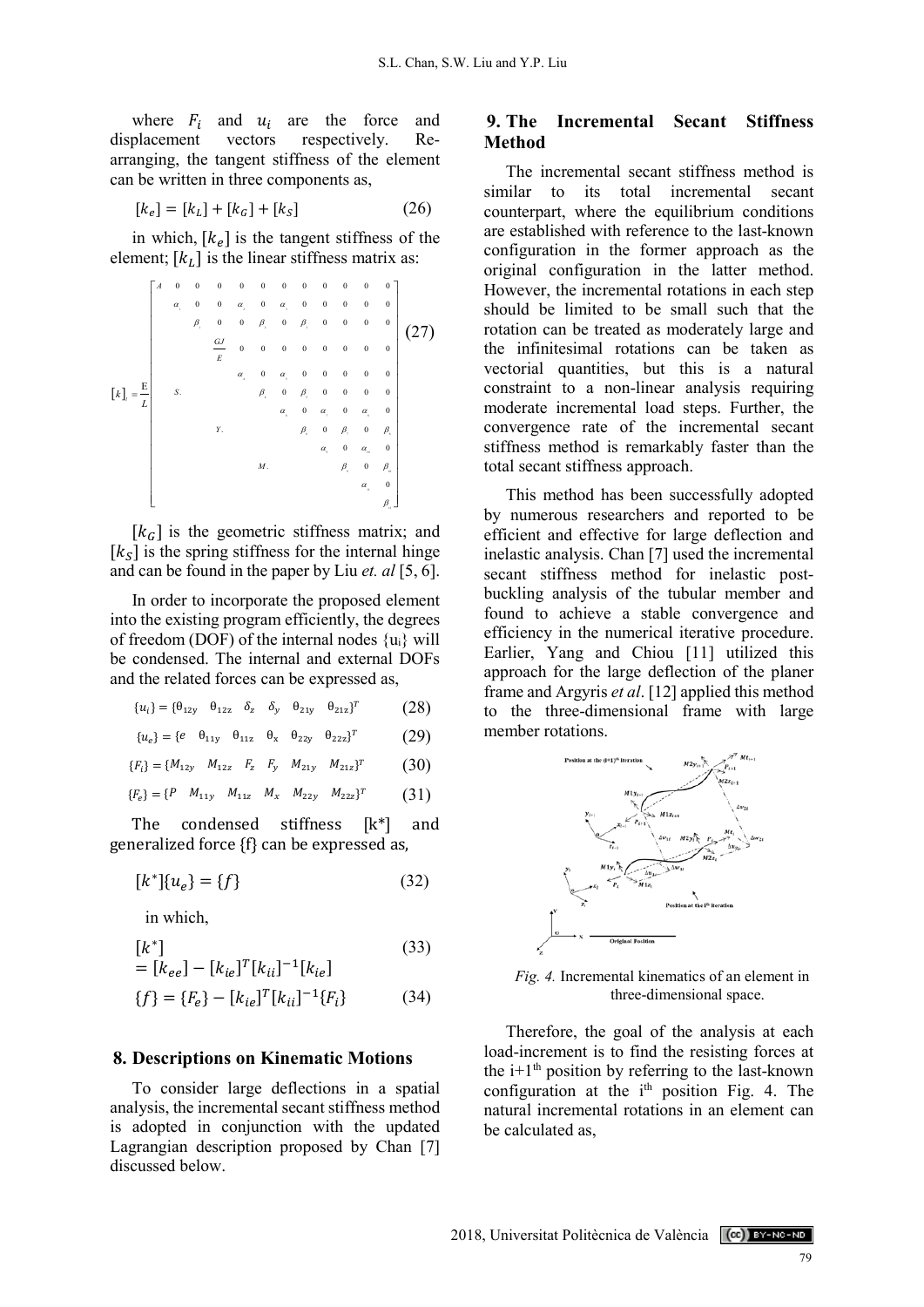$$
\Delta \theta_{y1i} = \Delta \alpha_{y1i} + \Delta \beta_{yi} \tag{35}
$$

$$
\Delta \theta_{y2i} = \Delta \alpha_{y2i} + \Delta \beta_{yi} \tag{36}
$$

$$
\Delta \theta_{z1i} = \Delta \alpha_{z1i} - \Delta \beta_{zi} \tag{37}
$$

$$
\Delta \theta_{z2i} = \Delta \alpha_{z2i} - \Delta \beta_{zi} \tag{38}
$$

in which,  $\Delta \alpha_{y1i}$ ,  $\Delta \alpha_{y2i}$ ,  $\Delta \alpha_{z1i}$  and  $\Delta \alpha_{z2i}$  are the incremental rotations about the last known configuration; and  $\Delta \beta_{\gamma i}$  and  $\Delta \beta_{zi}$  are the incremental rigid body rotations given by,

$$
\Delta \beta_{yi} = \frac{\Delta w_{2i} - \Delta w_{1i}}{L_i} \tag{39}
$$

$$
\Delta \beta_{zi} = \frac{\Delta v_{2i} - \Delta v_{1i}}{L_i} \tag{40}
$$

where,  $L_i$  is the member length at the last known configuration;  $\Delta w_{1i}$ ,  $\Delta w_{2i}$ ,  $\Delta v_{1i}$  and  $\Delta v_{2i}$  are the displacements at member along local z- and y- axes respectively.

The relative incremental twist about the shear center can be simply evaluated as,

$$
\Delta \theta_{xi} = \Delta \theta_{x2i} - \Delta \theta_{x1i} \tag{41}
$$

The incremental axial lengthening can be determined as,

$$
\Delta e_i = \Delta u_b - \Delta u_{ni} \tag{42}
$$

where,

$$
\Delta u_{ni} = \mathcal{L}_{i+1} - \mathcal{L}_i \tag{43}
$$

and the  $\Delta u_b$  can be obtained by the first deviation of the expressions of  $u<sub>b</sub>$ .

The consideration of the incremental bowing effect is vital for accuracy when using one element per member, which is usually ignored by some researchers and more elements are therefore needed to minimize the error. The comparison results of the including and excluding this incremental bowing effect has been reported by Chan [13].

Once the natural deformations are obtained, the incremental forces and moments can be evaluated as,

$$
\{\Delta R_i\} = [Ke]_i \{\Delta u_i\} \tag{44}
$$

$$
\{R_{i+1}\} = \{R_i\} + \{\Delta R_i\} \tag{45}
$$

where,  $[Ke]_i$  is the element stiffness matrix at the i<sup>th</sup> configuration; and  ${R}$  is the internal resisting forces.

### **10. Verification Examples**

To verify the accuracy, efficiency and versatility of the present method for the proposed

design approach, several examples are selected and compared with the results by the conventional analysis method using stepped element model.

## **11. Example 1: Extensive verifications on the single element**

In this example, tests on the single element under various types of loading conditions are conducted to validate the element performance on element number convergence. A nonprismatic member with tapered I-sections is chosen for the present study. The overall width and depth of the member vary from 500 mm to 1000 mm and 1000 mm to 500 mm, respectively. The plate thickness at the flange and web are 30mm and 25 mm, respectively. The member length is 20 meter and it is simply supported. The Young's modulus and Poisson's ratio are 205000 MPa and 0.3, respectively. As aforementioned, the tapered sections stiffness factors can be calculated before the numerical incremental-iterative procedure.

The member will be analyzed by one of the proposed beam-column element under the following cases:

Case a: Pure bending about the major axis

Case b: Pure bending about the minor axis

Case c: Pure bending about both the axes

Case d: Uniaxial eccentric compression about the major axis

Case e: Uniaxial eccentric compression about the major axis

Case f: Bi-axial compression about both the axes

The conventional approach using stepped elements representation is adopted for the comparisons, where three types of modeling approaches selected as 5, 10 and 30 stepped elements per members. Herein, the analysis results from the model using 30 stepped elements are selected as the benchmarking solutions. The comparison results are plotted in Fig. 5 (a) to Fig. 5 (f).

From the comparisons in Table 1, the proposed element improves efficiency and accuracy for a tapered beam-column. The results from the analysis model using one TTH element per member are closed to those from the model using 30 stepped elements, where the averaged difference is only 1.26%. However, the results from the models using 5 and 10 stepped elements per member are observed to have 18.56% and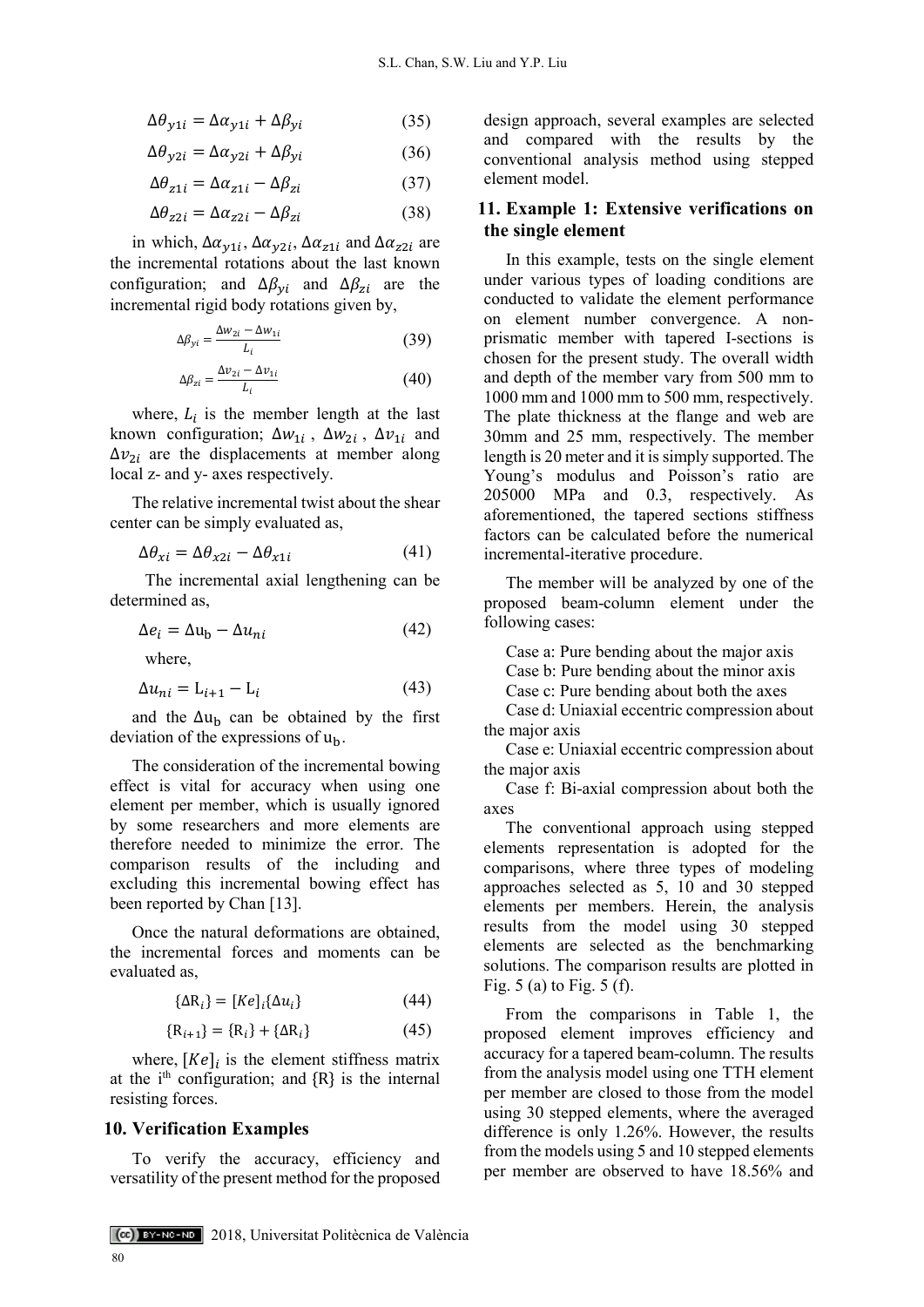5.34% discrepancy with the benchmark solutions.

As illustrated in the load versus deflections curves, the member deflections under different load conditions can be traced and predicted very well by the model using only one proposed beam-column element. The example indicates the numerical inefficient conventional stepped element representation can be replaced by the present element with numerical efficiency dramatically improved.



# **12. Example 2: Second-order analysis of single cantilever columns with tapered Isections**

This example tests the kinematics of large deflections of a single element and a cantilever element under bi-axial compression about both axes is analyzed. The column is non-prismatic with tapered I-sections, where the overall width and depth vary from 400 mm to 200 mm and 400 mm to 200 mm, respectively. The plate thickness at the flange and web are both 30mm. The member length is 10m. The Young's modulus and Poisson's ratio are 205000 MPa and 0.3, respectively.

The analysis results from the model using 30 stepped elements per member are adopted for the comparisons and presented in Fig. 6. From the comparisons, the loads versus deflections curves from the two models are very closed and nearly identical, and this further confirms the accuracy of the proposed element. Therefore, the conventional modeling method using stepped element representations can be improved significantly by adopting the proposed approach.



*Fig. 6.* Displacement in X-direction at top of the cantilever column.

# **13. Example 3: Second-order analysis of a dome-like structure**

This example is to carry out a second-order analysis of a dome-like structure, where the geometry and loads are plotted in Fig. 7. The dome is vertically supported on several nodes with lowest attitude. The section assignments for the dome are given in Fig. 7, where the main arc members are tapered with I-sections and the secondary beams are uniform sections. The section dimensions and ID are given in Table 2. The Young's modulus and Poisson's ratio are 205000 MPa and 0.3, respectively.



*Fig. 7.* Load versus displacement of the dome.